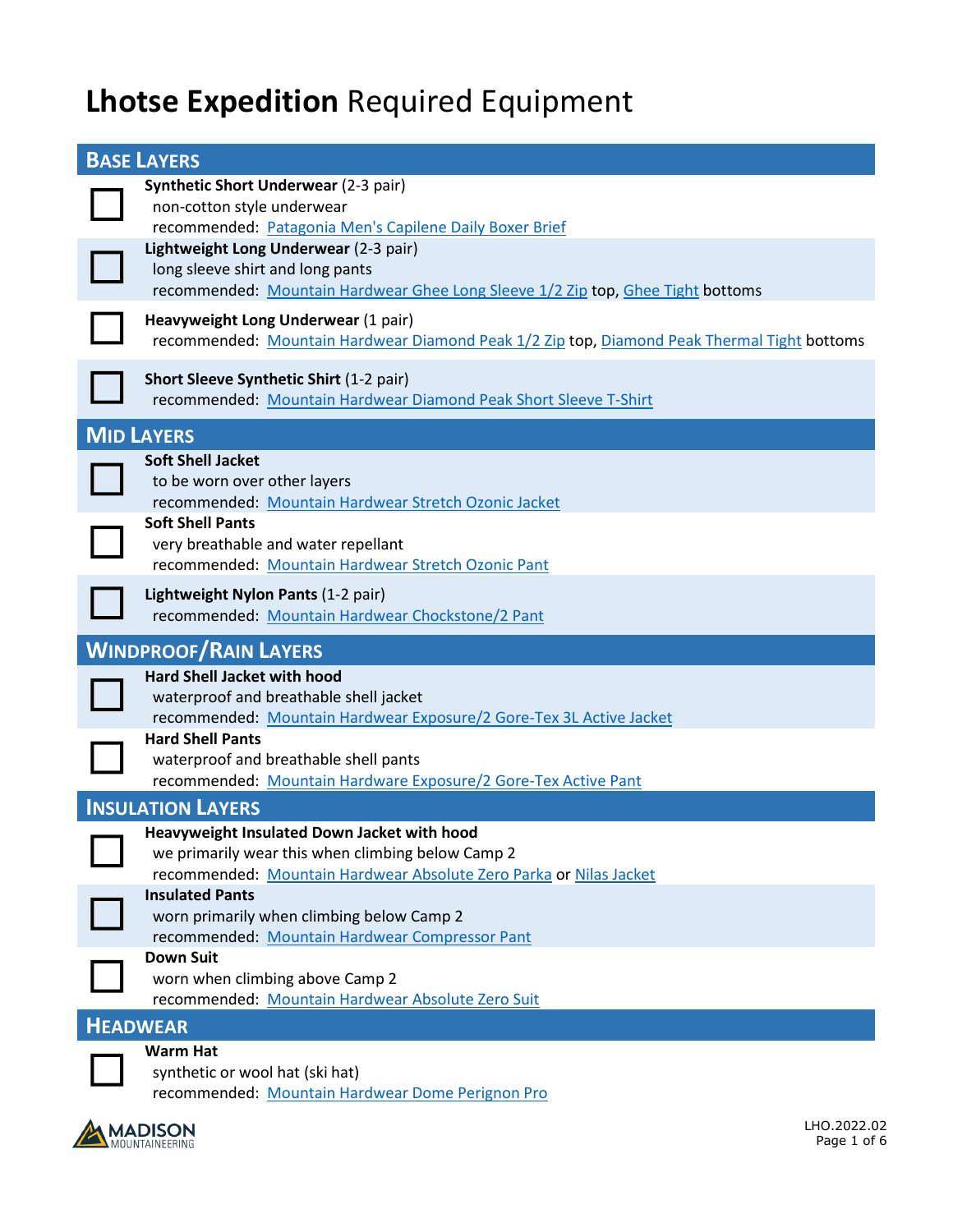|                | <b>Balaclava</b><br>to protect your neck and face in high winds                                     |
|----------------|-----------------------------------------------------------------------------------------------------|
|                | recommended: Mountain Hardwear Alpine Balaclava<br><b>Baseball Cap or other sun hat</b>             |
|                | to shade your face/neck from the sun on a hot day                                                   |
|                | recommended: Madison Mountaineering Cap                                                             |
|                | <b>Bandana or Buff</b>                                                                              |
|                | to protect your neck/face from the sun                                                              |
|                | recommended: BUFF UV Multifunctional Headwear                                                       |
| <b>EYEWEAR</b> |                                                                                                     |
|                | <b>Glacier Glasses</b>                                                                              |
|                | full protection with side covers or wrap around                                                     |
|                | recommended: Julbo Shield Sunglasses                                                                |
|                | <b>Ski Goggles</b><br>to be worn on summit day in the event of high winds $-(2^{nd}$ pair optional) |
|                | recommended: Scott USA LCG Goggle                                                                   |
|                |                                                                                                     |
| <b>GLOVES</b>  |                                                                                                     |
|                | Lightweight Synthetic Base Layer Gloves<br>for wearing on a hot day                                 |
|                | recommended: Mountain Hardwear Power Stretch Stimulus Glove                                         |
|                | <b>Soft Shell Gloves</b>                                                                            |
|                | to wear for moderate cold/wind                                                                      |
|                | recommended: Mountain Hardwear Route Setter Alpine Work Glove                                       |
|                | <b>Shell Glove with Insulated Liner</b>                                                             |
|                | to wear for severe cold/strong wind                                                                 |
|                | recommended: Mountain Hardwear Exposure/2 Gore-Tex Glove                                            |
|                | <b>Expedition Mitts</b>                                                                             |
|                | large enough to fit a liner glove inside                                                            |
|                | recommended: Mountain Hardwear Absolute Zero Gore-Tex Down Mitt<br><b>Heated Gloves (optional)</b>  |
|                | Battery-powered heated gloves                                                                       |
|                | recommended: Outdoor Research Capstone Heated Gloves                                                |
|                | <b>FOOTWEAR</b>                                                                                     |
|                |                                                                                                     |
|                | Liner Socks (3 pairs)                                                                               |
|                | recommended: Spyder Pro Liner Sock                                                                  |
|                | Wool or Synthetic Socks (6 pairs)                                                                   |
|                | recommended: Smartwool Mountaineering Extra Heavy Crew Sock                                         |
|                |                                                                                                     |
|                | <b>Heated Socks (optional)</b>                                                                      |
|                | recommended: Lenz 4.0 Heat Socks                                                                    |
|                |                                                                                                     |
|                | <b>Mountaineering Boots</b><br>recommended: La Sportiva Olympus Mons Evo                            |
|                |                                                                                                     |
|                | <b>Hiking Boots/Shoes</b>                                                                           |
|                | comfortable boots or shoes for the trek to base camp                                                |

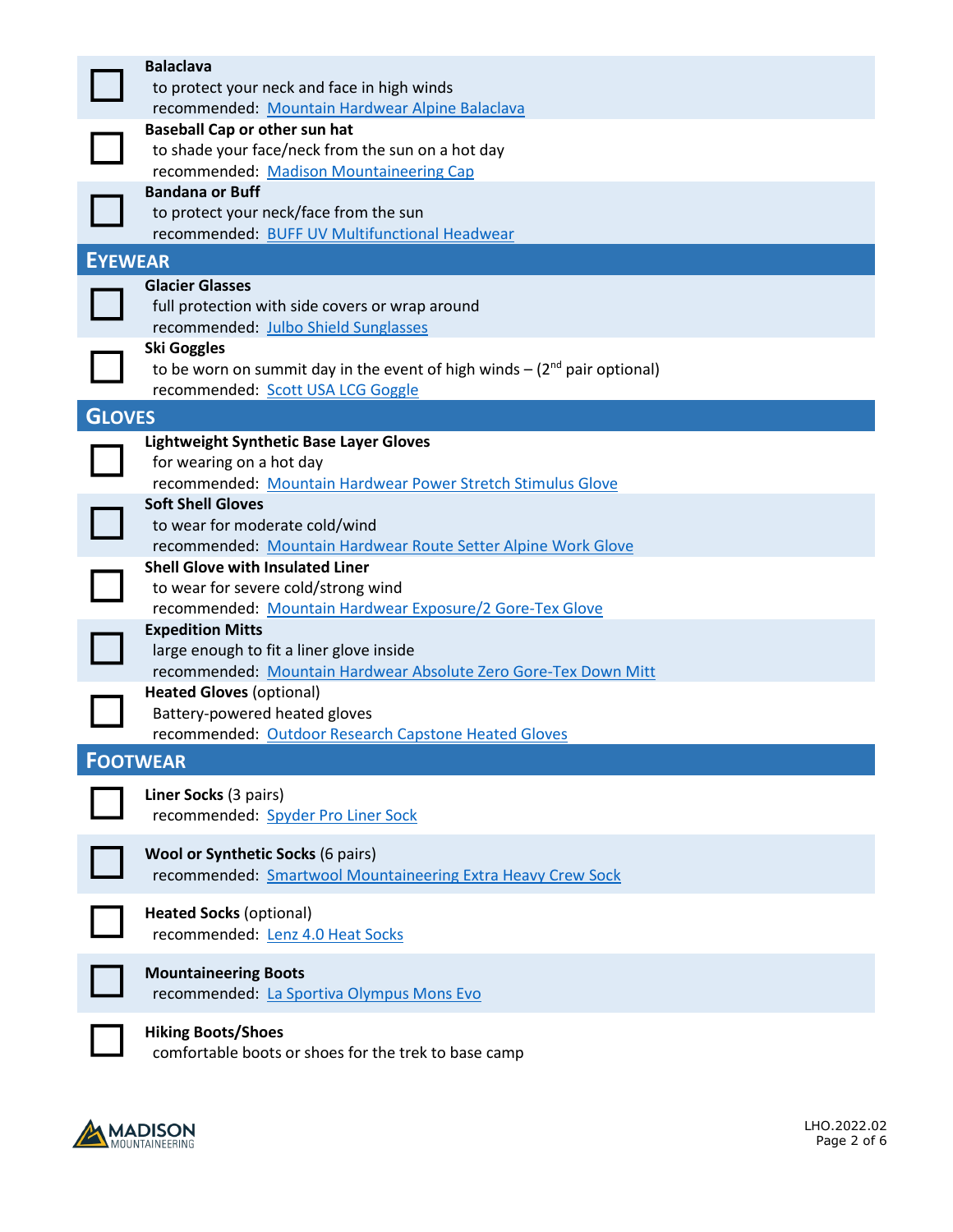| <b>Camp Boots</b><br>comfortable boots for wearing in camp<br>recommended: Sorel Caribou Boot                                                                                                  |
|------------------------------------------------------------------------------------------------------------------------------------------------------------------------------------------------|
| <b>Gaiters (optional)</b><br>recommended: Outdoor Research Expedition Crocodile Gaiters                                                                                                        |
| <b>Booties (optional)</b><br>recommended: Feathered Friends Down Booties                                                                                                                       |
| <b>SLEEPING EQUIPMENT</b>                                                                                                                                                                      |
| <b>Sleeping Bag</b> (for high camps)<br>rated to at least -40°F. Goose down or synthetic<br>recommended: Mountain Hardwear Phantom Gore-Tex -40 Sleeping Bag                                   |
| <b>Sleeping Bag</b> (for base camp)<br>rated to at least -20°F<br>recommended: Mountain Hardwear Lamina -30 Sleeping Bag                                                                       |
| Self-inflating Sleeping Pads (2)<br>full length is preferred, 1 for base camp and 1 for high camps<br>recommended: Therm-a-Rest NeoAir XTherm                                                  |
| <b>Closed-cell Foam Pad</b><br>to be used in conjunction with the inflating pad for warmth and comfort when sleeping<br>recommended: Therm-a-Rest RidgeRest SOLite                             |
| <b>Earplugs</b><br>recommended: Eagle Creek Travel Ear Plug Set                                                                                                                                |
|                                                                                                                                                                                                |
| <b>MOUNTAINEERING GEAR</b>                                                                                                                                                                     |
| <b>Expedition Backpack</b><br>approximately 105L<br>recommended: Mountain Hardwear AMG 105 Backpack                                                                                            |
| <b>Compression Stuff Sacks</b><br>for reducing the volume of the sleeping bag, down parka, etc., in your pack<br>recommended: Sea to Summit Compression Sacks and Sea to Summit eVAC Dry Sacks |
| <b>Trash Compactor Bags</b><br>to line backpack and stuff sacks as well as for separating gear                                                                                                 |
| <b>Backpack Rain Cover (optional)</b>                                                                                                                                                          |
| <b>Trekking Backpack</b><br>to carry on the trek to base camp. Simple and light.<br>recommended: Mountain Hardwear Scrambler 35 Backpack                                                       |
| <b>Trekking Poles with Snow Baskets</b><br>adjustable poles<br>recommended: Black Diamond Alpine Carbon Z Trekking Poles                                                                       |
| <b>Ice Axe</b><br>general mountaineering tool (65cm)<br>recommended: Petzl Summit Ice Axe                                                                                                      |

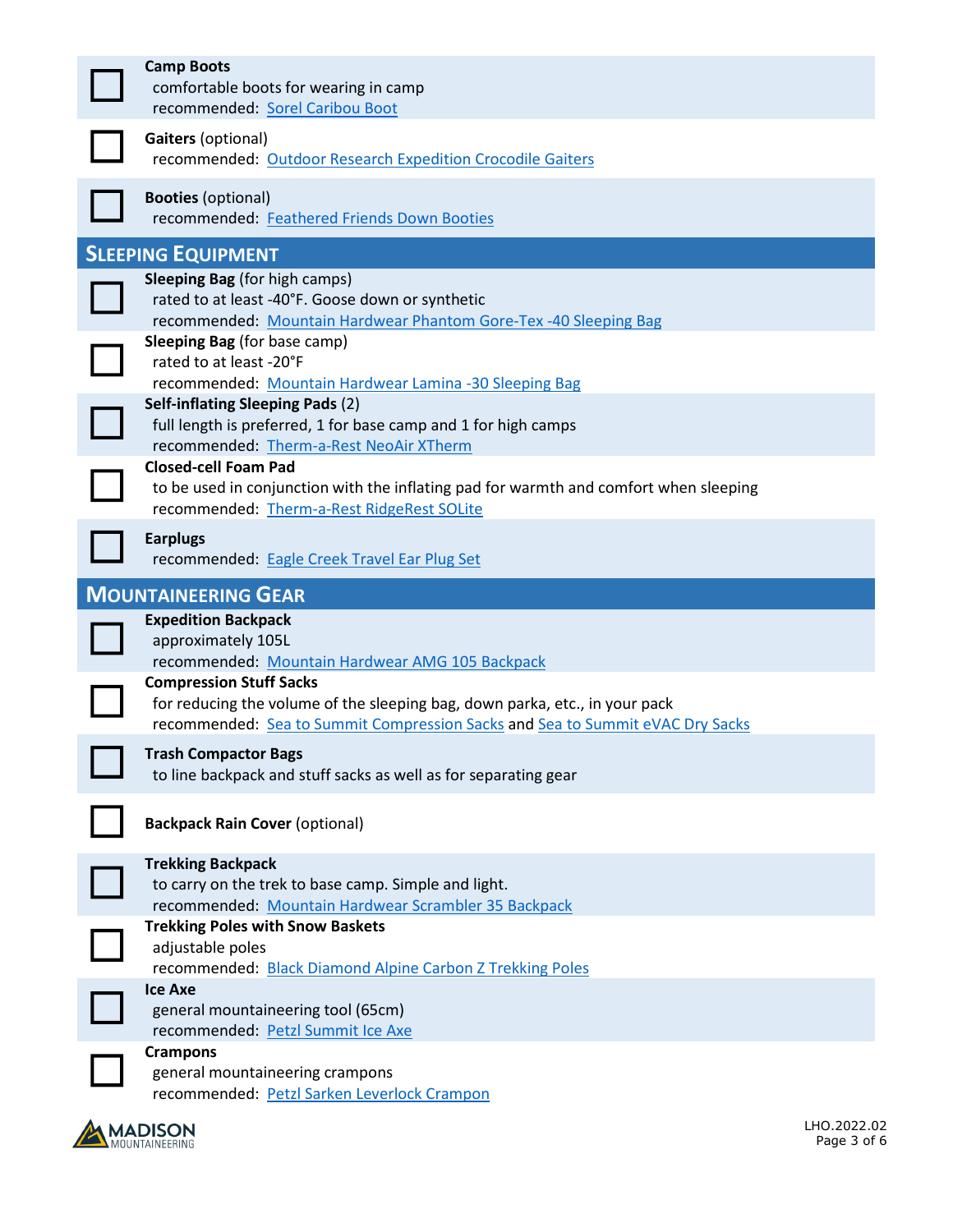| <b>Climbing Helmet</b><br>must be able to fit over your warm hat<br>recommended: Petzl Sirocco Helmet                                                               |
|---------------------------------------------------------------------------------------------------------------------------------------------------------------------|
| <b>Ascender</b><br>1 right or left-hand ascender<br>recommended: Petzl Ascension Ergonomic Ascender                                                                 |
| "Y" Rig for ascender and safety carabiner<br>recommend: Petzl Dual Connect Adjust                                                                                   |
| <b>Accessory Cord</b><br>30 feet (9m) of 6mm accessory cord<br>recommended: New England 6mm Accessory Cord                                                          |
| <b>Alpine Climbing Harness</b><br>mountaineering harness, with adjustable leg loops. Not a rock-climbing "sport" harness<br>recommended: Petzl Altitude             |
| <b>Carabineers</b><br>3 regular and 3 locking<br>recommended: Black Diamond Oval (regular) and Black Diamond Positron Screwgate (locking)                           |
| <b>Belay/Rappel Device</b><br>recommended: Black Diamond Super 8 Belay/Rappel Device                                                                                |
| Headlamp<br>with 2 extra sets of new batteries<br>recommended: Petzl Tactikka Core Headlamp                                                                         |
| <b>TRAVEL ITEMS</b>                                                                                                                                                 |
| Large Duffel Bags with Locks (2)<br>for transporting gear<br>recommended: The North Face Base Camp Duffel                                                           |
| <b>Carry-on Backpack</b><br>can use trekking backpack, approximately 18" x 16" x 10" (46cm x 41cm x 26cm)                                                           |
| <b>Travel Clothes</b><br>for days in cities and towns                                                                                                               |
| Lightweight journal, sketchbook, pencils, pen                                                                                                                       |
| U.S. cash<br>for currency exchange to purchase SIM cards or merchandise in cities and villages                                                                      |
| <b>ADDITIONAL FOOD ITEMS</b>                                                                                                                                        |
| <b>Snack Food</b><br>bring a few days' supply of your favorite climbing snack food such as bars, gels, nuts, beef jerky, etc.<br>variety of salty and sweet is good |





**Cup**<br>
plastic 16 oz. minimum cup or mug

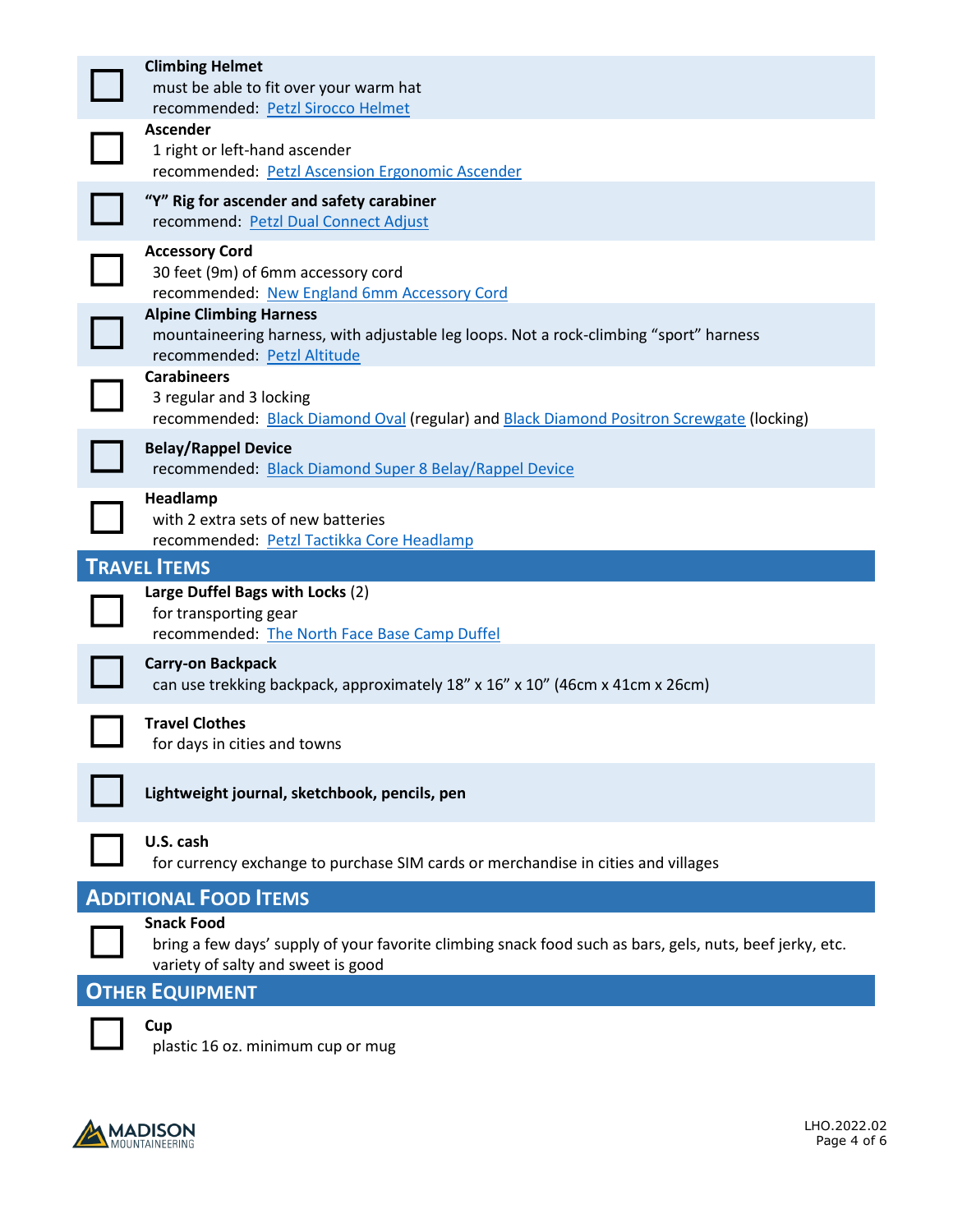| <b>Bowl</b><br>large plastic bowl for eating dinner or breakfast                                                                       |
|----------------------------------------------------------------------------------------------------------------------------------------|
| Spoon<br>plastic spoon (Lexan)                                                                                                         |
| <b>Water Bottles (2 or 3)</b><br>wide mouth bottles with 1-liter capacity<br>recommended: Nalgene 1L bottle                            |
| <b>Water Bottle Parkas (2)</b><br>fully insulated with zip opening<br>recommended: Outdoor Research Water Bottle Parka #1              |
| <b>Water Treatment (optional)</b><br>recommended: SteriPEN Ultra, Aquamira, tablets, etc.                                              |
| <b>Thermos</b><br>1 liter<br>recommended: Hydro Flask 32oz Wide Mouth Insulated Bottle                                                 |
| <b>Heated Insoles (optional)</b><br>recommended: Hotronic Custom S4 Heating Elements Foot Warmer Kit                                   |
| <b>Hand Warmers</b><br>recommended: Yaktrax Hand Warmer                                                                                |
| <b>Sunscreen</b><br>SPF 50 or better                                                                                                   |
| Lip Screen (2 sticks)<br>SPF 30 or better                                                                                              |
| <b>Toiletry Bag</b><br>include toilet paper and hand sanitizer                                                                         |
| <b>Pee Bottle</b><br>1-liter minimum bottle for convenience at night in the tent                                                       |
| <b>Female Urination Device (FUD)</b><br>recommended: Sani-Fem Freshette                                                                |
| Knife or Multi-tool (optional)                                                                                                         |
| <b>Small Personal First-aid Kit</b><br>include athletic tape, band-aids, Ibuprofen, blister care, cough drops, etc.                    |
| <b>Medications and Prescriptions</b><br>bring antibiotics (Azithromycin, etc.), and altitude medicine such as Diamox and dexamethasone |
| Handkerchiefs/Bandanas (optional)                                                                                                      |